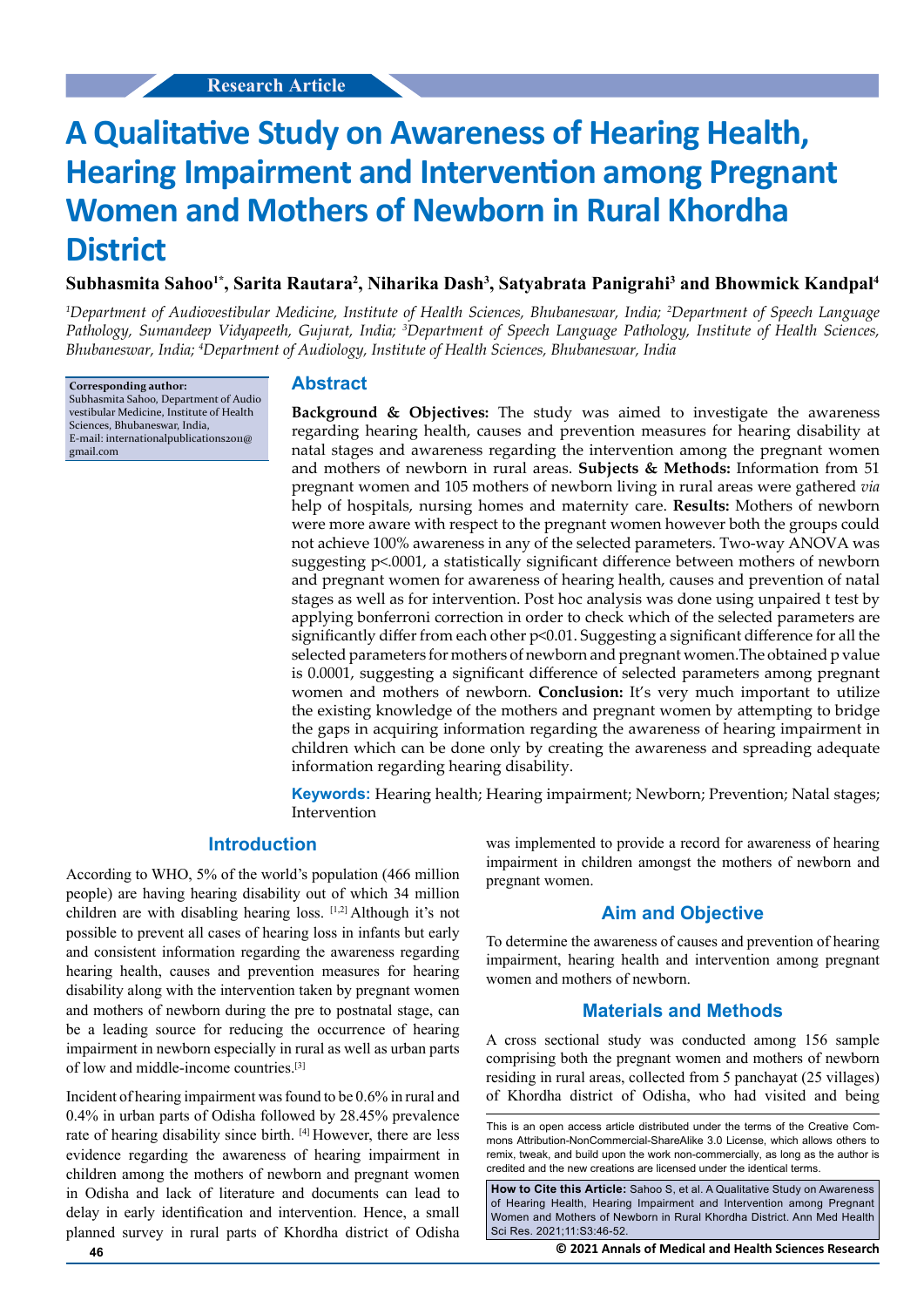treated at govt. and private hospitals, maternity home and nursing homes over a period of 6months *i.e*., from July 2019 to January 2020. Participants were selected through purposive sampling. All the participants were divided into two groups consisting 51 pregnant women considered as group I and group II consisting 105 mothers of newborn. The inclusion criteria for pregnantwomen were considered to be the time period from conceived to 9 months while for mothers of new born was after delivery to 6months. Beyond this considered time period for both the group was regarded as an exclusion criteria.

An ethical approval consent was taken from the higher authority of selected hospitals and other setups. A survey was done by visiting the hospitals and maternity homes to get information regarding the pregnant women and mothers of newborn, who have visited them. Once the information was documented, an approach was made to all the participants to participate in the survey. All the interested participants were introduced with the aims and the objectives of the study and a written consent and permission was sought from them.

A close ended questionnaire was used to obtain responses from pregnant women and mothers of newborn from different hospitals and maternity care homes after the due permission granted from the setup. A close ended questionnaire and a small survey was taken into consideration as strategy for data collection.

The questionnaire relevant to awareness regarding hearing health, causes and prevention of hearing disorder during

prenatal, perinatal and postnatal stage and awareness for the intervention were considered in case of a hearing impaired child, was constructed by investigators and validated by 5 ASLPs. The questionnaire was initially developed in English which was further translated into Odia language by native Odia speaker and then back translated along with proofread in order to ensure that the meaning of the content remains the same. The duly filled questionnaire from the participants of the groups were collected and their responses were noted down which were further compiled for statistical analysis.

The recorded data were documented in Microsoft excel 2018 and analyzed using Statistical Package for Social Sciences (SPSS) version 18.0.0. Mean  $\pm$  SD were used to summarize the overall score of both the groups. Each factor under every under selected parameters were calculated in the form of percentile score. In order to determine the effects of selected parameters,two-way ANOVA was applied andpost hoc analysis using unpaired t test was used to check the difference between subgroups.

#### **Results**

The information was collected from 51 pregnant women in group I and 105 mothers of newborn in group II. The mean age range of pregnant women wasfound to be 24.2 years. Mothers of newborn have an average age range of 26 years. The demographic details of subjects participated in the study were given in terms of educational qualification and gross annual income. More than 50% of the participants (both mothers of new born and pregnant women) surveyed were well educated,

| <b>Subjects</b>     | Up to secondary and other qualifications n (%) | Bachelor and higher degrees n(%) | Total (n) |
|---------------------|------------------------------------------------|----------------------------------|-----------|
| Pregnant women      | 29 (56.86%)                                    | 22 (43.13%)                      | 51        |
| Mothers of new born | 57 (54.28%)                                    | 48 (45.71%)                      | 105       |

| Table 2. Distribution of subjects by gross annual income. |                        |                 |               |  |  |  |
|-----------------------------------------------------------|------------------------|-----------------|---------------|--|--|--|
| <b>Subjects</b>                                           | $<$ 1,00,000 P.A n (%) | 1L-3L P.A n (%) | >5L P.A n (%) |  |  |  |
| Pregnant women                                            | 24 (47.05%)            | 16(31.37%)      | 11(21.56%)    |  |  |  |
| Mothers of new born                                       | 44(41.90%)             | 38(36.19%)      | 23(21.90%)    |  |  |  |



Awareness of causes and prevention measures for Hearing Impairment at Prenatal stage among pregnant women & mothers of newborn

**Figure 1:** Depicts the percentage of awareness of causes and prevention of hearing impairment at prenatal stage, among the pregnant women and mothers of newborn.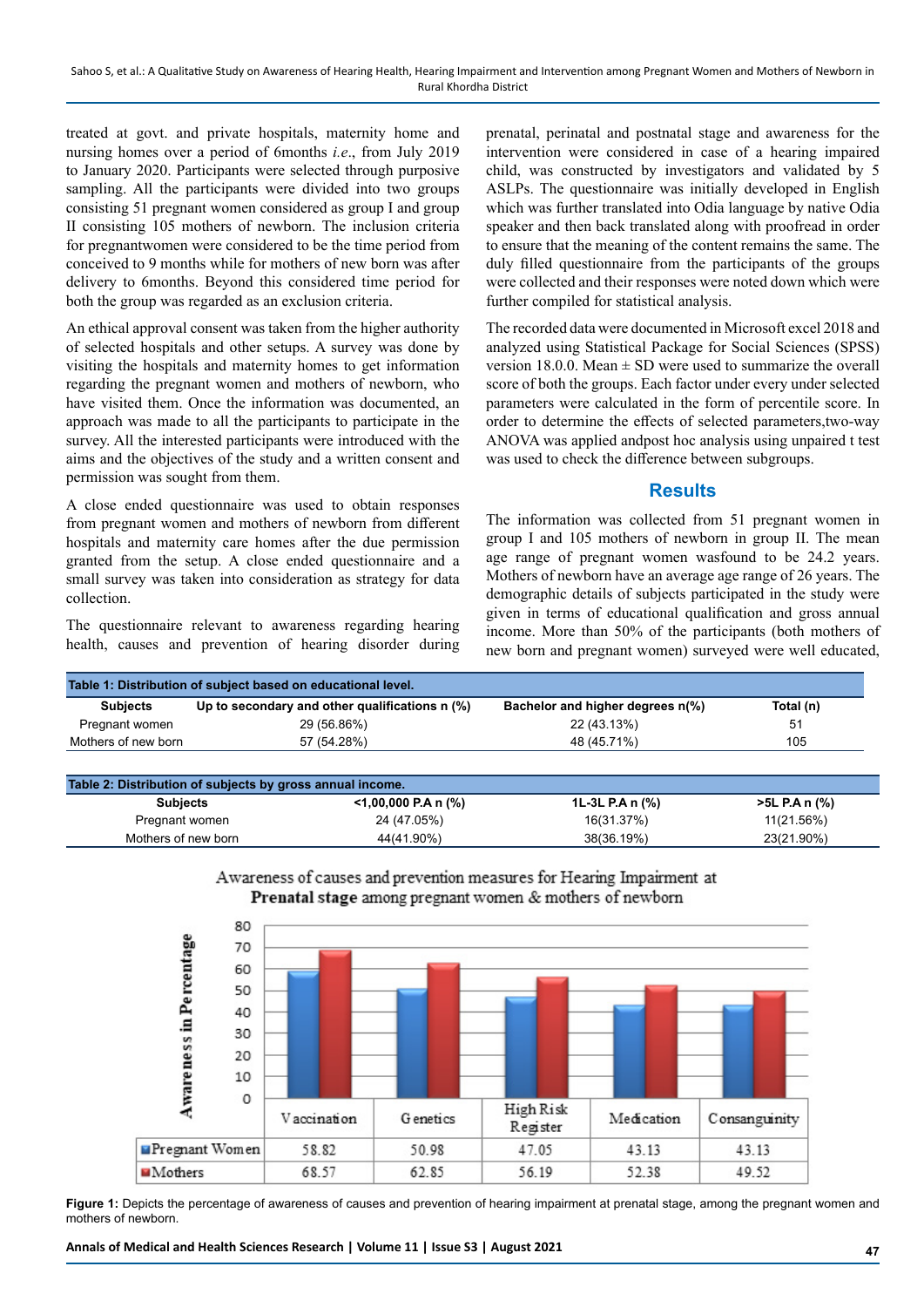with secondary and other qualifications [Table1]. More than 40% of the participant's gross annual income was less than lakh [Table 2].

Results of each single factor in selected parameters were depicted as percentile score in the form of graphs. Mothers of newborn were more aware of genetic (62.85%) and high risk register factors (56.19%) as prenatal causes with respect to pregnant women. However, 69% mothers of newborn and 59% pregnant women have knowledge regarding the vaccination, as a preventive measure at primary level of prevention for any future disorder in new born, especially hearing impairment [Figure 1]. In terms of causes and prevention in the perinatal stage, mothers of new born and pregnant women have scored less than 50% for each factor although participants in each group had more than 55%awareness regarding the complications during caesarean, which may lead to hearing loss in children. Nevertheless, 45% participants in both the groups have perception regarding premature birth as a risk factor [Figure 2].

For postnatal period, more than half of mothers of newborn (57.14%) and pregnant women (52.94%) have an insight toward ear discharge and less than half of the total participants acknowledged that injury and/or infectioncan act as an active cause of hearing impairment in children [Figure 3]. Both the groups had scored above 50% regarding the awareness of neonatal hearing loss in infants although at the same time 50% mothers of newborn as well as pregnant women, use sharp objects and/or oil as an intervention part. However, more than one third of pregnant women (37.25%) and less than half of mothers of newborn (46.66%) were familiar with newborn hearing screening [Figure 4].

Mothers of new born and pregnant women are more acquainted



Awareness of causes and prevention measures for Hearing Impairment at Perinatal stage among pregnant women & mothers of newborn

**Figure 2:** Depicts the percentile score of awareness of causes and prevention of hearing impairment at perinatal stage, among the pregnant women and mothers of newborn of rural areas.



Awareness of causes for Hearing Impairment at Postnatal stage among pregnant women & mothers of newborn

**Figure 3:** Depicts the percentile score of awareness of causes of hearing impairment at postnatal stage, among the pregnant women and mothers of newborn in rural areas.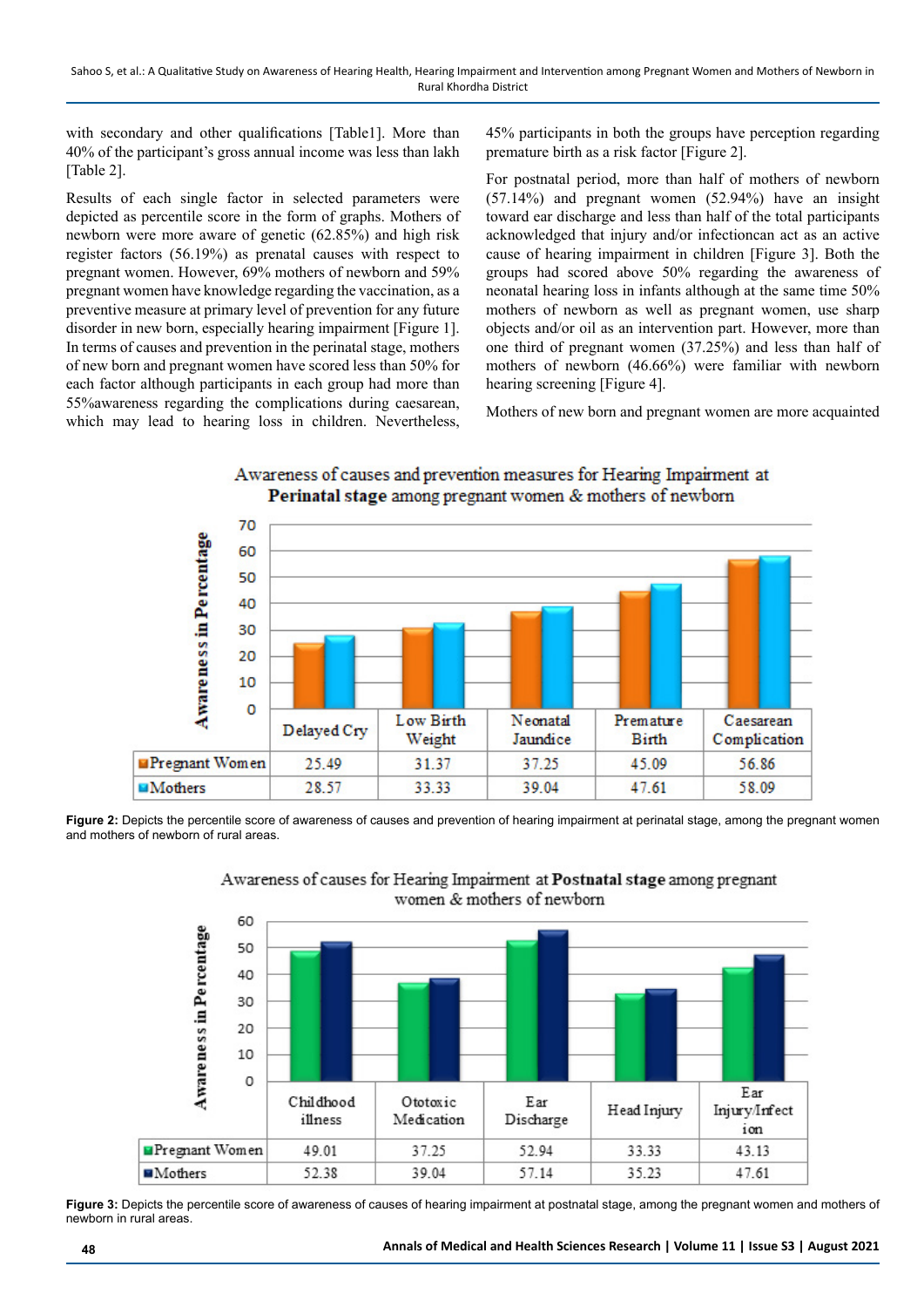with prenatal causes, its prevention and awareness of hearing health and intervention followed by postnatal and perinatal stage. Mothers of newborn has overall higher percentile score in all selected factors and parameters with respect to pregnant women, although no 100% awareness score was recorded for any of the groups [Figure 5].

Descriptive statistics was done for responses of pregnant women and mothers of newborn in rural are as towards the selected parameters *i.e*. awareness of the causes and prevention of hearing impairment in prenatal stage, perinatal stage, postnatal stage and awareness of hearing health and intervention for hearing impaired [Table 3].

A two-way analysis of variance was conducted to determine the influence of two independent variables (pregnant women and mothers of newborn) on awareness of causes and prevention of hearing impairment, hearing health and intervention in rural areas. All the effects were statistically significant at the .05 significance level [Table 4]. The main effect for pregnant women and mothers yielded an F ratio of F (1,623)=12.84,

p=0.0004, indicating a significant difference between Group I: Pregnant women with mean and standard deviation  $(\pm)$  were in prenatal stage: 2.43 ( $\pm$  0.50); in perinatal stage: 1.96 ( $\pm$  0.77), in postnatal stage: 2.15 ( $\pm$  0.96); and for the awareness of hearing health and intervention for hearing impaired: 2.39 ( $\pm$  0.60) and Group II-Mothers of newborn in prenatal stage: 2.89 ( $\pm$  0.78); in perinatal stage: 2.06 ( $\pm$  0.81); in postnatal stage: 2.31 ( $\pm$  0.90) and for the awareness of hearing health and intervention for hearing impaired: 2.68 ( $\pm$  0.62) [Table 3]. The main effect for an awareness of hearing health & intervention and awareness of causes and prevention for hearing impairment at natal stages yielded an F ratio of  $F(3,623)=17.05$ ,  $p<.0001$ , indicating a significant difference. The interaction effect was significant, F (3,623)=1.26, p=0.002 [Table 4].

In post hoc analysis using unpaired t test  $p<0.01$ , suggesting that the selected four parameters are significantly differing from each other along with a significant difference between pregnant women and mothers of newborn in rural area [Table 5].





**Figure 4:** Depicts the awareness of hearing health and intervention taken by both the pregnant women and mothers of newborn in rural areas.





Figure 5: Depicts the overall comparison of awareness of causes and prevention measures for hearing impairment in all the natal stages and hearing health and its intervention among pregnant women and mothers of newborn in rural areas.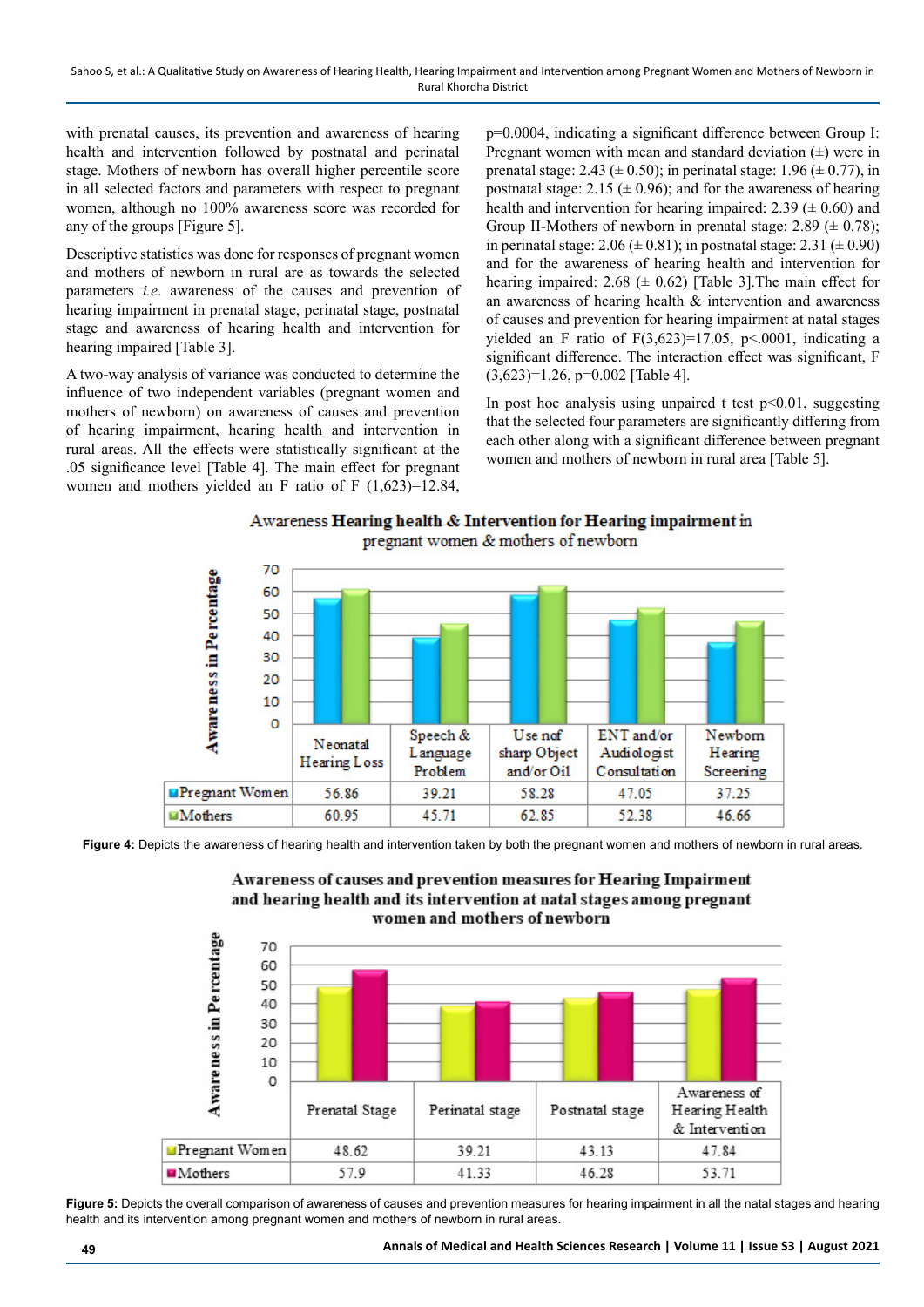**Table 3: Depicts descriptive statistics for responses of pregnant women and mothers of newborn in rural areas towards the selected parameters.**

|            | <b>Subjects</b>                | Awareness of the causes and prevention of hearing<br>impairment in: |      |                        |      |                        | Awareness of hearing health and<br>Intervention for hearing impaired |      |           |
|------------|--------------------------------|---------------------------------------------------------------------|------|------------------------|------|------------------------|----------------------------------------------------------------------|------|-----------|
| Area       |                                | <b>Prenatal stage</b>                                               |      | <b>Perinatal stage</b> |      | <b>Postnatal stage</b> |                                                                      |      |           |
|            |                                | Mean                                                                | SD   | Mean                   | SD   | Mean                   | SD                                                                   | Mean | <b>SD</b> |
| Rural area | Group I pregnant women         | 2.43                                                                | 0.5  | 1.96                   | 0.77 | 2.15                   | 0.96                                                                 | 2.39 | 0.6       |
|            | Group II mothers of<br>newborn | 2.89                                                                | 0.78 | 2.06                   | 0.81 | 2.31                   | 0.9                                                                  | 2.68 | 0.62      |

**Table 4: Depicts results of two-way ANOVA regarding awareness of hearing health and intervention and awareness of causes and prevention for hearing impairment at natal stages among pregnant women and mothers of newborn in rural areas.**

| <b>Source</b>                                                                                                                     | SS     | df  | MS    |                          |                          |
|-----------------------------------------------------------------------------------------------------------------------------------|--------|-----|-------|--------------------------|--------------------------|
| Pregnant women and mothers                                                                                                        | 8.94   |     | 8.94  | 12.84                    | 0.0004                   |
| Awareness of hearing health and intervention and<br>Awareness of causes and prevention for hearing<br>impairment at natal stages. | 35.61  |     | 11.87 | 17.05                    | < 0.001                  |
| Interaction                                                                                                                       | 2.64   |     | 0.88  | 1.26                     | 0.002                    |
| Error                                                                                                                             | 428.97 | 616 | 0.7   | $\overline{\phantom{0}}$ | $\overline{\phantom{0}}$ |
| Total                                                                                                                             | 488.61 | 623 |       |                          |                          |

**Table 5: Depicts post hoc analysis using unpaired t test with applied Bonferroni correction for comparisons of selected parameter for the pregnant women in rural area.**

|                                                            | Mean difference   |                               | Obtained p value      |                     |                              |  |
|------------------------------------------------------------|-------------------|-------------------------------|-----------------------|---------------------|------------------------------|--|
| Selected parameter (in rural area)                         | Pregnant<br>women | <b>Mothers of new</b><br>born | <b>Pregnant women</b> | Mothers of new born | <b>Bonferroni correction</b> |  |
| Prenatal-perinatal                                         | 0.4706            | 0.8286                        | 0.0002                | < 0001              |                              |  |
| Prenatal-postnatal                                         | 0.2745            | 0.581                         | 0.0001                | < 0001              |                              |  |
| Prenatal- awareness of hearing<br>health and intervention  | 0.0392            | 0.2095                        | 0.0001                | 0.001               |                              |  |
| Perinatal- postnatal                                       | $-0.1961$         | $-0.2476$                     | 0.0002                | 0.0001              | $p = 0.01$                   |  |
| Perinatal- awareness of hearing<br>health and intervention | $-0.4314$         | $-0.619$                      | 0.001                 | 0.0001              |                              |  |
| Postnatal- awareness of hearing<br>health and intervention | $-0.2353$         | $-0.3714$                     | 0.0005                | 0.002               |                              |  |

#### **Discussion**

Awareness in pregnant women and mothers towards the conditions that could occur either before, during or after birth *i.e*. all the natal stages, which may place their infant at risk for developing hearing loss, can be the best approach towards achieving early identification and intervention in case of infants with hearing impairment. The causes of hearing loss and deafness can be congenital or acquired. Approximately 50% of the cases are thought to be due to environmental factors (prenatal, perinatal or postnatal factors) and the remaining are due to genetic factors or unknown cause. [5]

Regarding causes and prevention during prenatal stage, WHO states that in prenatal stage, 31% childhood hearing loss are due to infection in mother during pregnancy (e.g. rubella or cytomegalovirus). [1] Govender et al., had reported that 54% mothers are aware of hereditary conditions resulting in hearing loss in infants which is congruent with the present study where both the groups have scored more than 50%. The study also indicated that only 16% of mothers were aware of infection or high-risk factors in them can lead to hearing loss in infant, which is contrasting with the present study results, where awareness in both groups is nearly 50%. [6]

regarding the risk factors in prenatal stage which may lead to hearing impairment in infants, however in the present study, 50% in both groups are aware of the risk factors in prenatal stage, which is also similar to the study done by Olusanya et al. in Nigeria, where 73% of mothers were aware of the risk factors.  $[6,7]$  56% mothers were aware of ill effects of consanguinity while rest 44 mothers were either had wrong or no knowledge regarding the effect of consanguinity on hearing loss as studied by Dudda et al which is incongruent with the present study result for consanguinity. [8-10].

Regarding perinatal causes and risk factors, 33% of mothers were aware of prematurity birth whereas 50% mothers displayed poor knowledge regarding low birth weight which is similar with the present study results. [5] Korres et al., have also included non-elective caesarean delivery as an emerging risk factor which also included in the present study result. Although how this factor can be directly causing hearing loss is still under research. [8] Research regarding the nature and risk factors for hearing loss, also concluded that hyperbilirubinemia/ neonatal jaundice was the most prevalent risk factor along with low birth weight (<1500gms) which directly correlates with factors contributing to hearing loss considered as a part of the present study.

Recent study suggest, less than 50% of mothers were aware

Regarding postnatal causes, as studied by Ravi et al., mothers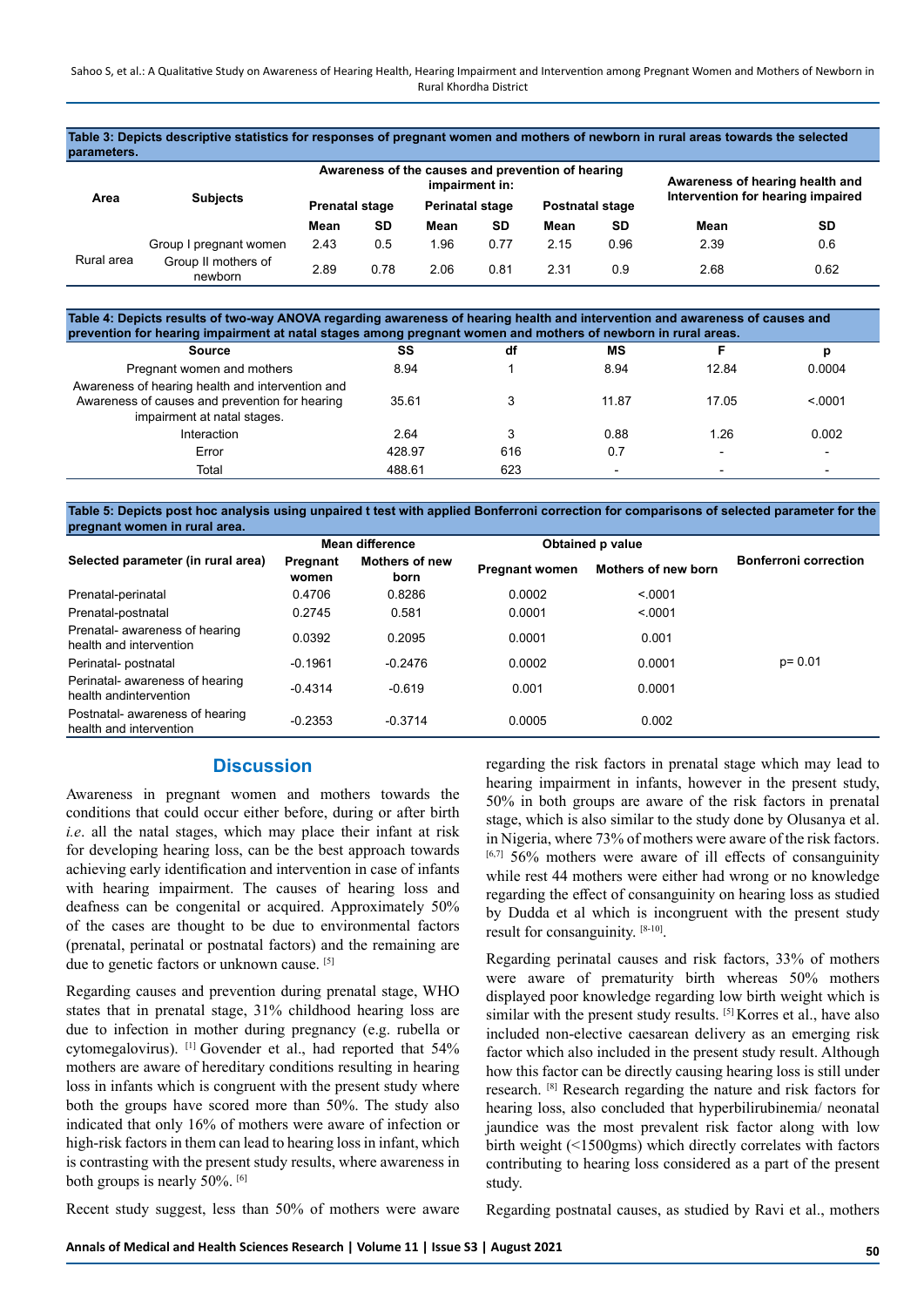exhibited good knowledge of risk factors where 54.3% mothers were aware of ear discharge as a risk factor for hearing loss. [11] A Nigerian study on mother suggest50% mothers were aware that ototoxic drugs could affect hearing in infants. [7] Govender et al. had information that 58% of mothers have knowledge of head trauma or head injury, which can be a contributing factor for hearing loss. [6] Overall mothers are more aware regarding the ear infection and ear discharge as a cause for hearing loss in infants. The same result was documented in the present study.

Regarding the awareness of hearing health and intervention taken by mothers, study 89.2% of mothers were aware that hearing could be screened at birth which is different from the present study score. Only 45% mothers had idea that an audiologist provide services for rehabilitation of persons with hearing loss, however, more than 70% mothers were unaware that an audiologist can only be the professional to provide aural rehabilitation services including screening, assessing, diagnosing and managing hearing loss which correlates with the present study result. [6] The findings of the present study and review of literature suggests that this lack of knowledge exists in developing countries, and therefore should be addressed in all public awareness programmes on ear and hearing health.

However, no significant data regarding the awareness of hearing impairment in children among pregnant women could be obtained from literature, so the rationale behind this study found a strong motive to focus on the same and provide a record for the future.

With the aim of preventing avoidable hearing loss (primary prevention), early identification and treatment of ear problems, and rehabilitation of persons with hearing impairment, the Government of India initiated the National Programme for Prevention and Control of Deafness (NPPCD) and integrated it with National Rural Health Mission (NRHM) at the state and district levels. [12] Olusanya reported that in South-East Asia and Africa regions, where the burden of hearing impairment is highest, only India has established concrete steps towards nationwide hearing screening but still many rural parts of India are still away from achieving cent percent result. [13]

## **Conclusion**

This study was carried out to gain insights into the knowledge and awareness regarding hearing health, causes and prevention for hearing loss along with intervention in mothers of newborn and pregnant women residing in a rural community.

The result of this study suggests that mothers as compared to pregnant women in rural community were more knowledgeable regarding the aspects of causes of hearing loss and prevention for the same, however, lack of information and misconceptions regarding intervention of a hearing impaired child were also prevalent. It is very much important to utilize the existing knowledge of the mothers and pregnant women by attempting to bridge the gaps in acquiring information regarding the awareness of hearing impairment in children which can be done only by creating the awareness and spreading adequate information regarding hearing disability. This can help in achieving the goals of early identification and early intervention for children with hearing loss while indirectly reducing the burden of hearing disability.

## **Recommendation**

76th round of The National Sample Survey (NSS) had surveyed disability in Indian households and found that hearing disability was overall 0.3% out of 2.2% total disability, ranking 2nd most common cause of disability. Public health services in country can help in detecting such hearing health issues as early as possible and responds appropriately to avoid the development of hearing impairment. In an initial attempt for prevention of hearing loss in infants, it is important for pregnant women and mothers of newborn to follow a strategic primary prevention followed by secondary and tertiary during natal stages, which can effectively reduce the impact of deafness and hearing loss in an individual's life. Thiscan be considered as one of the crucial fact for improving and protecting community health and wellbeing, while emphasizing the prevention among large groups of people. Further it has been recommended that such type present study and/or survey can be conducted using a greater number of subjects in both the groups and including additional factors being considered for awareness of causes and prevention of hearing loss in infantswhile covering more districts.

## **Limitation of the study**

The present studyincluded a smaller number of subjects and restricted to selected rural parts of Khordha district. Further, the subject were included only pregnant women and mothers of new born but no other family members or general population for their awareness regarding the hearing loss in infants. Limited numbers of factors were considered in each natal stage.

## **Relevance of the study**

Various NGO and NRHM partnership are being utilized under the disease control programs, reproductive and child health, routine immunization and Special Immunization Activities (SIAs). The current study was conducted among pregnant women and mothers of new born in order to investigate their awareness level regarding second highest disability *i.e*. hearing impairment and its prevention in infants. The objective was to use the information obtained to create appropriate awareness related to hearing impairment which can be a boon to public health welfare, NGOs and NRHM to reduce the occurrence or severity of hearing impairment in individual's life and to make avail the governmental support and facility being available for hearing impaired individuals. In other words, to reduce the burden of hearing disability and to improve quality of life.

# **Author's Contribution**

All authors have equally contributed for this study.

## **References**

- 1. https://www.who.int/news-room/fact-sheets/detail/ deafness-and-hearing-loss
- 2. http://www.who.int/pbd/deafness/hearing\_impairment\_ grades/en/
- 3. https://www.who.int/blindness/publications/Newborn\_ and\_Infant\_Hearing\_Screening\_Report.pdf?ua=1